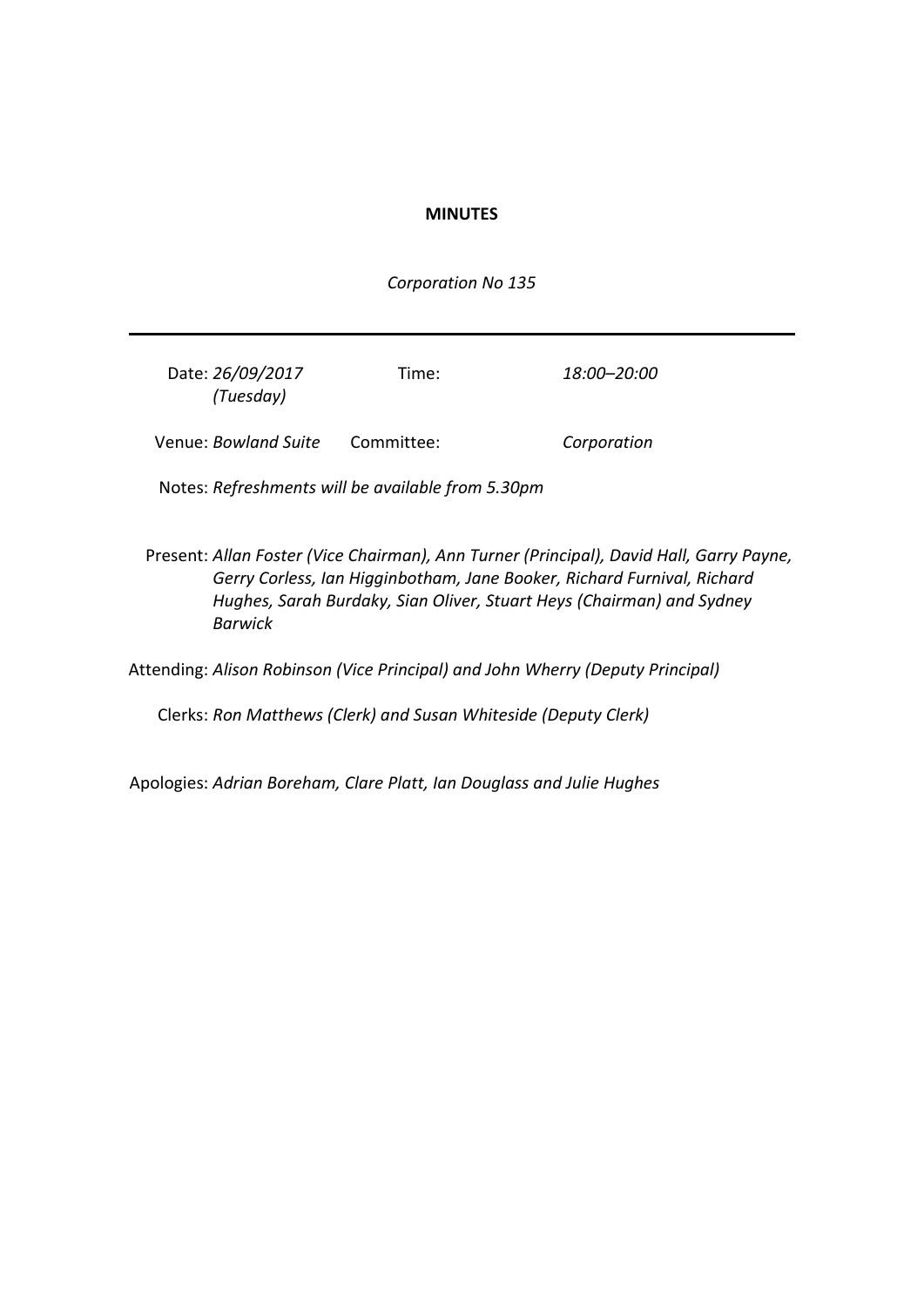*Public* Minutes

Item number: (and category) Item description:

#### **89.17** *Decision Attendance of Co-opted Members of Committees and College Management*

Standing Order 13 states that:

*As a matter of policy all meetings of the Corporation and its Committees will be held in private. The agendas and minutes and supporting papers of its public business will be made available to the general public.*

*However:*

*(a) The Principal shall be authorised to invite members of staff to attend in their employed capacity for both public and confidential business as appropriate and in accordance with Standing Order 25.*

*(b) The Corporation however, may exclude members of staff from attending any business that it deems necessary.*

*(c) Attendance by other persons shall be at the discretion of the Corporation following advice from the Principal or Clerk.*

## **Resolved:**

**That Management attend for the public and confidential agenda items.**

#### **90.17** *Apologies for Absence*

*Record*

Apologies for absence had been received from Adrian Boreham, Clare Platt, Ian Douglass and Julie Hughes

## **Resolved:**

**That the apologies be noted.**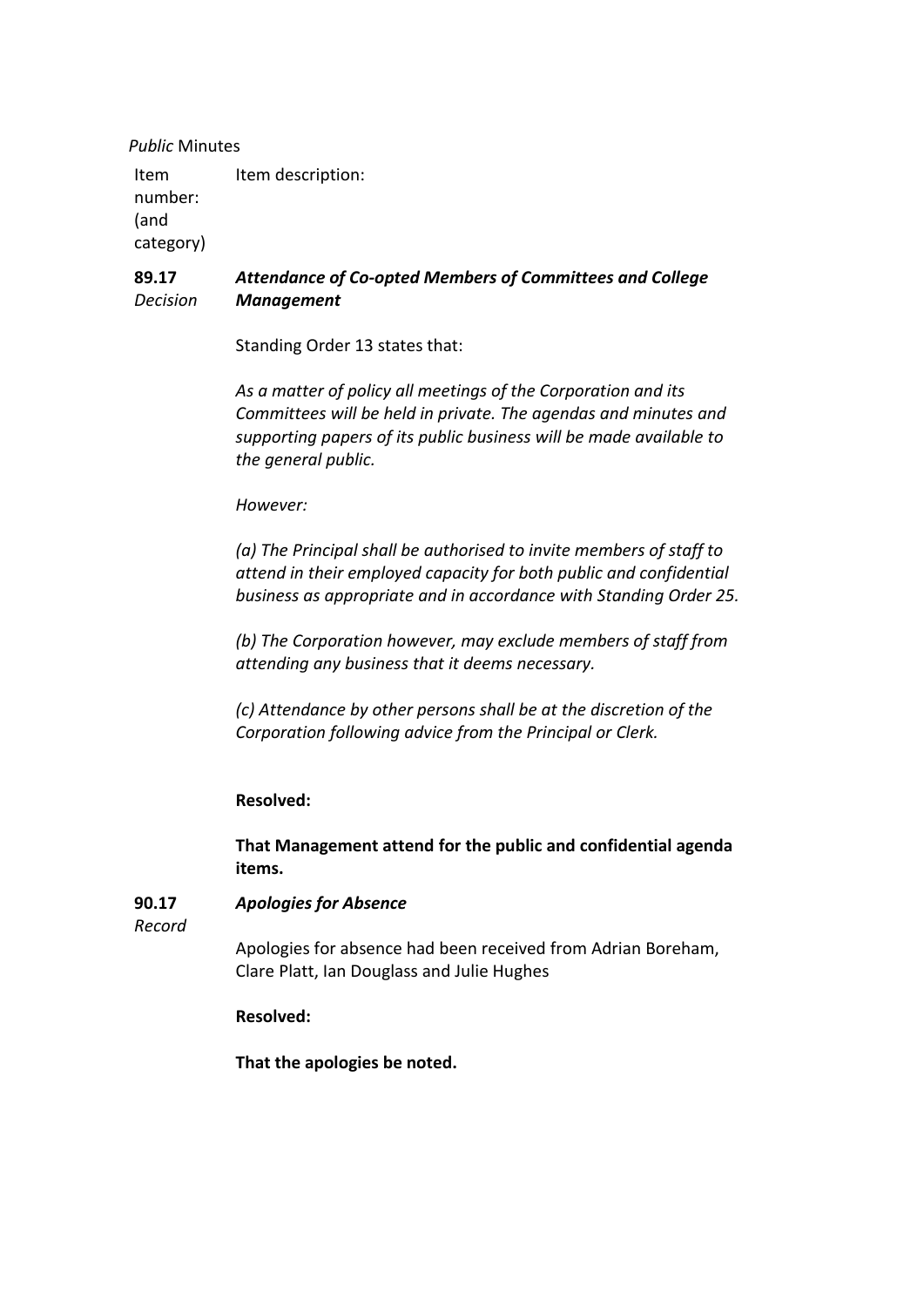#### **91.17** *Public Minutes of Previous Meeting*

*Decision*

The public minutes of meeting number 134 held on Tuesday 11 July 2017 and published on the Extranet were signed and agreed as a true and correct record of the meeting.

#### **92.17** *Declarations of Interest*

*Record*

There were no declarations of interest made in respect of items on the public agenda.

#### **93.17** *The Chairs Opening Remarks*

## *Information*

The Chair welcomed student Governors Sian Oliver and Sydney Barwick and staff Governor Richard Hughes to the meeting. All were attending their first meeting of the Corporation.

## **Resolved:**

## **That the Chair's Address be received.**

#### **94.17** *Correspondence*

*Information*

Corporation gave consideration to the following correspondence:

## **A letter to the sector from Anne Milton MP, Minister of State for Apprenticeships & Skills and Minister for Women**

The letter provided detail of the timetable and actions to implement technical education reforms. All 34 recommendations from the Sainsbury review had been accepted.

# **Letter of thanks from John and Danielle Barnett; Letter of thanks from Paul Nolan; and**

**Letter of thanks from Patricia McGuiness.**

Corporation was pleased to receive the thank you letters from recently appointed College Fellows and a complimentary letter from a guest to the Graduation and Presentation of Awards Ceremonies.

## **Resolved:**

## **That the correspondence be received.**

#### **95.17** *Student Voice*

*Decision*

Corporation was pleased to receive a report on the Freshers week incorporating some successful enrichment activities and a Wellbeing Event. Events had been successful with good attendance.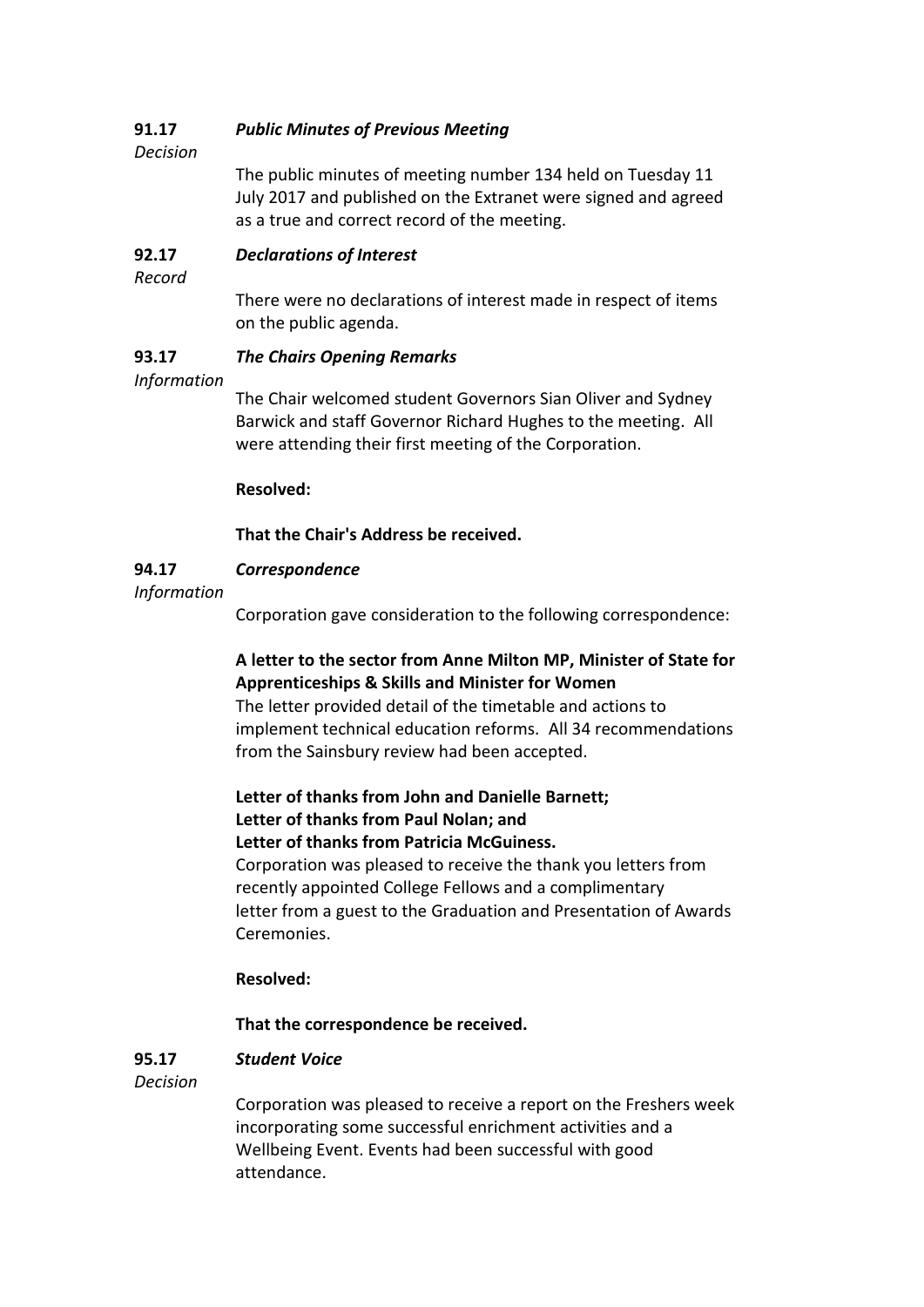## **Resolved:**

### **That the Student Voice Report be received.**

#### **96.17** *Student Governor Appointment*

*Decision*

In July Corporation had appointed Sian Oliver, the Student Union President and Libby Dunstan, a member of the Student Union Committee, as student Governors for 2017 / 2018.

Libby Dunstan had resigned as a Student Governor due to the anticipated pressure of work and the Student Union had elected Sydney Barwick to replace Libby.

### **Resolved:**

**That Sydney Barwick be appointed the second Student Governor for 2017 / 2018.**

#### **97.17** *Governor Engagement*

*Decision*

Corporation gave consideration to the Governor Engagement Report and members provided updates on recent visits. The report gave information on key strengths and areas for improvement.

From their visits Governors wished to acknowledge the value of retaining the Advanced Teaching Practitioners (ATPs) in the College and the staff Continuing Professional Development (CPD) Day. The opening of the Food Farming Innovation and Technology (FFIT) Centre and end of year address to staff had also been attended. Governors wished to think about Governor visibility to the student population for the coming year.

A schedule of events for the coming year had been included with the papers and would be publicised to Governors and the wider College to provide opportunity for Governors to engage with staff and students and other key College stakeholders.

### **Resolved:**

**That the Governor Engagement Report be received.**

**98.17** *Decision Report of the Finance and Resources Committee of 5 September 2017*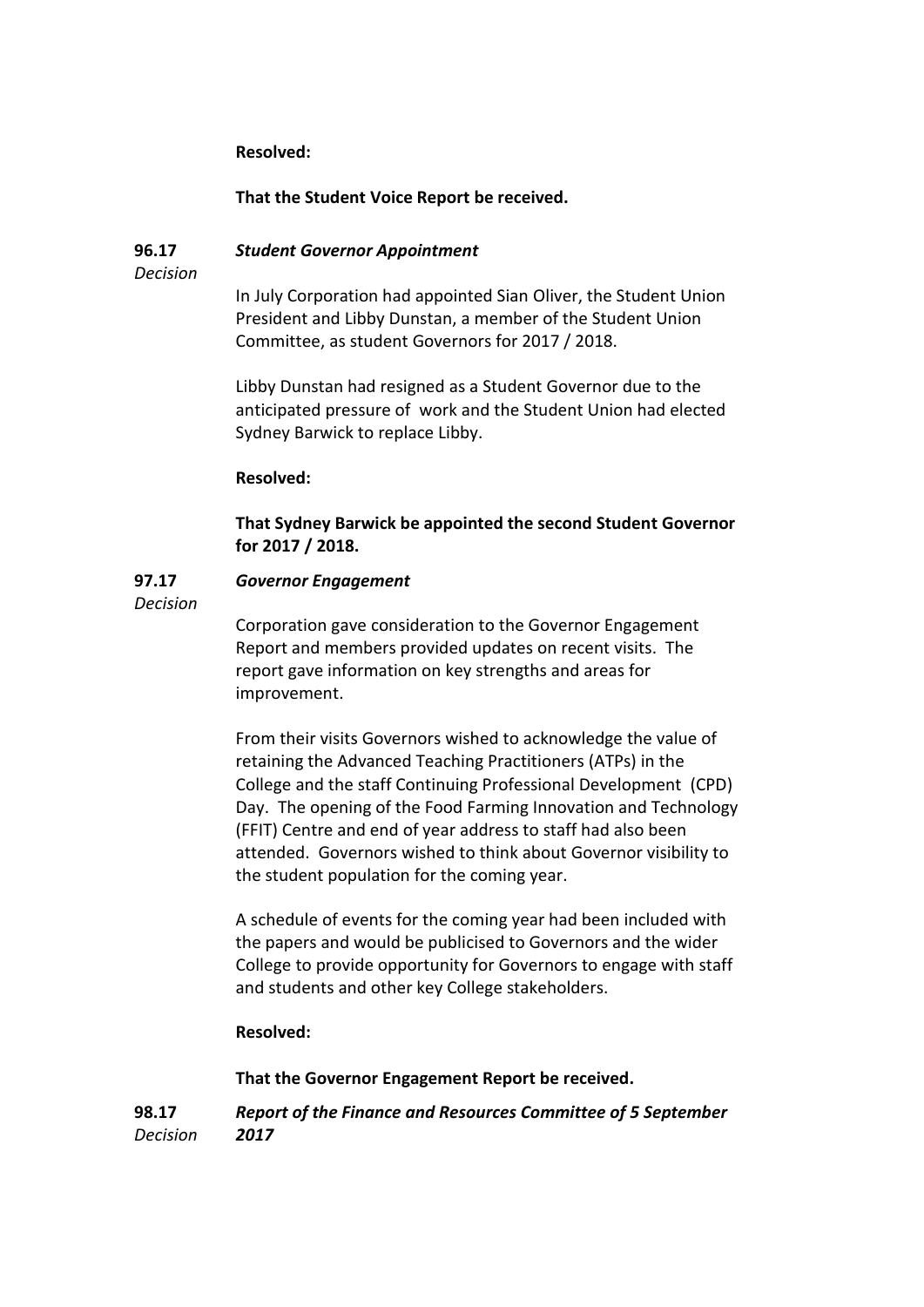Corporation gave consideration to the Finance & Resources Committee Report from the meeting held on 5 September 2017.

### **Appointment of Chair & Vice Chair**

The Committee had appointed Ian Higginbotham as Chair of the Committee for the coming academic year. Clare Platt was reappointed as Vice Chair of the Committee. Clare would be retiring from the Board on 31 December 2017.

**The Principals Strategic Plan Progress Report 2016/2017**

**Strategic Plan Targets for 2017/2018**

**Financial Position Statement for Period Ended 31 July 2017**

**Myerscough Ventures Report for Period Ended 31 July 2017**

**Capital Expenditure Report for Period Ended 31 July 2017**

Finance & Resources Committee had received the above final reports on the various aspects of the College finances for the year ended 31 July 2017.

Recruitment targets for Higher Education had not been met. The balance sheet remained strong though the turnover and surplus pre FRS102 were behind target. Myerscough Ventures including the Farm was behind target. Finance & Resources Committee had expressed concern over the Farm's performance and had asked questions of Management indicating that this enterprise would receive close monitoring and scrutiny. Corporation echoed the concerns over the Farm and looked forward to benefits from the recently opened FFIT Centre. Overall the finances of the College were in a healthy state.

The Key Performance targets for 2017 / 2018 were agreed though HE remained challenging. Corporation noted that the Committee suggested that targets for 2018 / 2019 be agreed prior to budget setting.

### **Going Concern**

Governors were satisfied that it was reasonable to prepare the College's financial statements on a going concern basis, ''Going Concern'' being a fundamental accounting concept. A statement to this effect would be included in the financial statements.

**Overseas Visits Annual Report for the Year Ended 31 July 2016** Finance & Resources Committee were pleased at the extent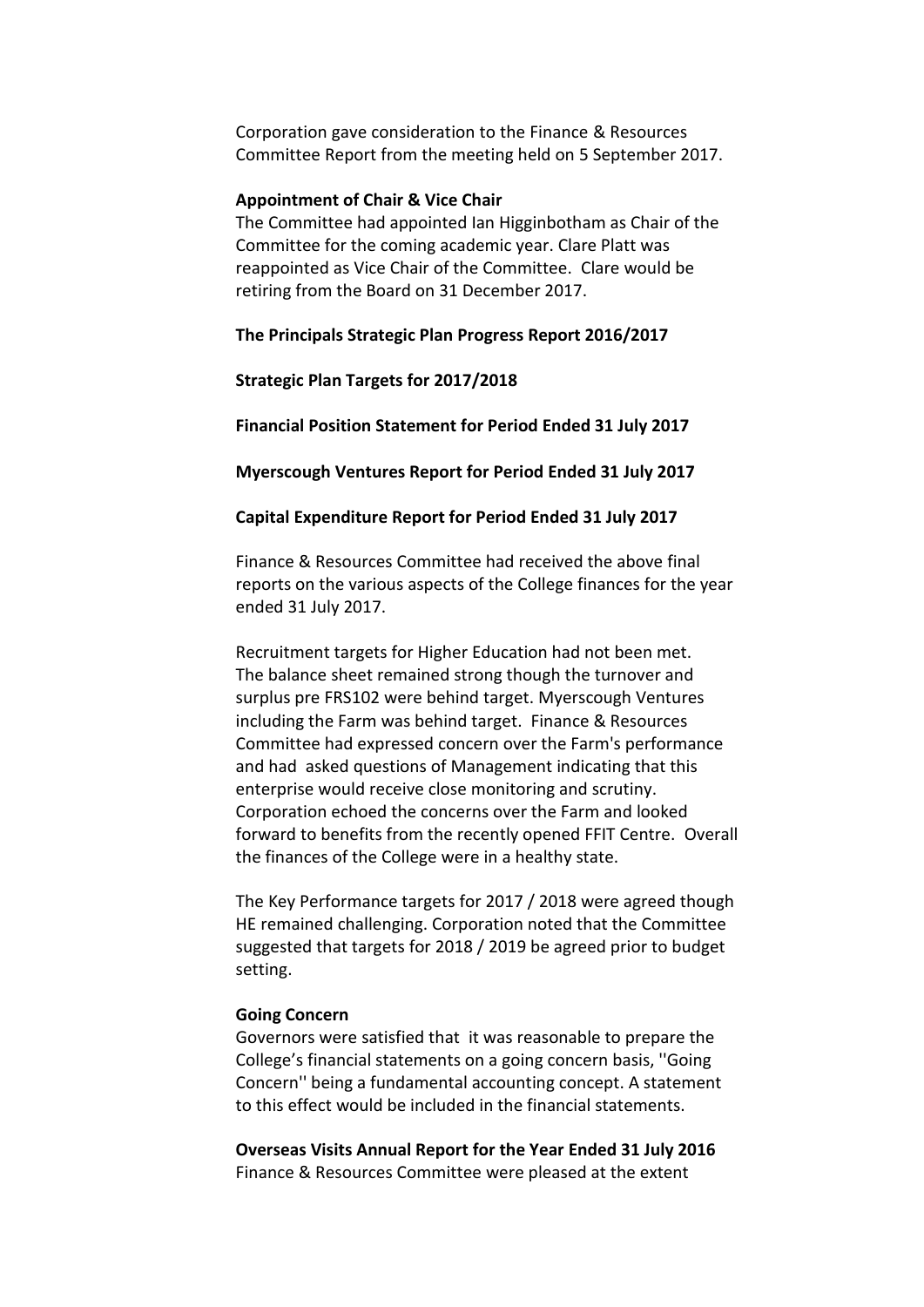of land-based and sports sector specific visits undertaken at a net cost to the College of £4,482.

### **Trade Debt Levels**

Commercial debt was inline with the previous year. Student debt was up though no one specific reason was identified. Debt continued to be pursued according to agreed policy and procedure.

### **Value for Money Review**

The Annual Report provided assurance of best value being achieved on major expenditure heads.

### **Health and Safety Policy – Review**

There were no significant amendments to the Health and Safety Policy which was agreed.

### **Annual Cycle of Business 2017 / 2018**

The Committee agreed their annual Cycle of Business for 2017 / 2018.

### **Resolved:**

**That the Finance & Resources Committee Report from 5 September 2017 be received.**

#### **99.17** *Decision Report of the Finance and Resources Committee 26 September 2017*

Corporation gave consideration to the Finance and Resources Committee report which contained an item for decision and items for information.

Finance & Resources Committee at its meeting on 26 September 2017 had considered the **Report and Financial Statements for the year ended 31 July 2017 incorporating the pre audited accounts**. The Committee was pleased to note that the College had generated a surplus in the year of £85.5k after a loss on disposal of assets of £3.7k together with the FRS102 accounting adjustment of £1.1m. The surplus had been achieved after initial notification that a deficit would be recorded but once the value of Liverpool City Council land had been taken into account and other minor adjustments a surplus was recorded. College income of £30m had increased from the £28.5m achieved in 2015/2016.

Overall the report continued to show that the College was in a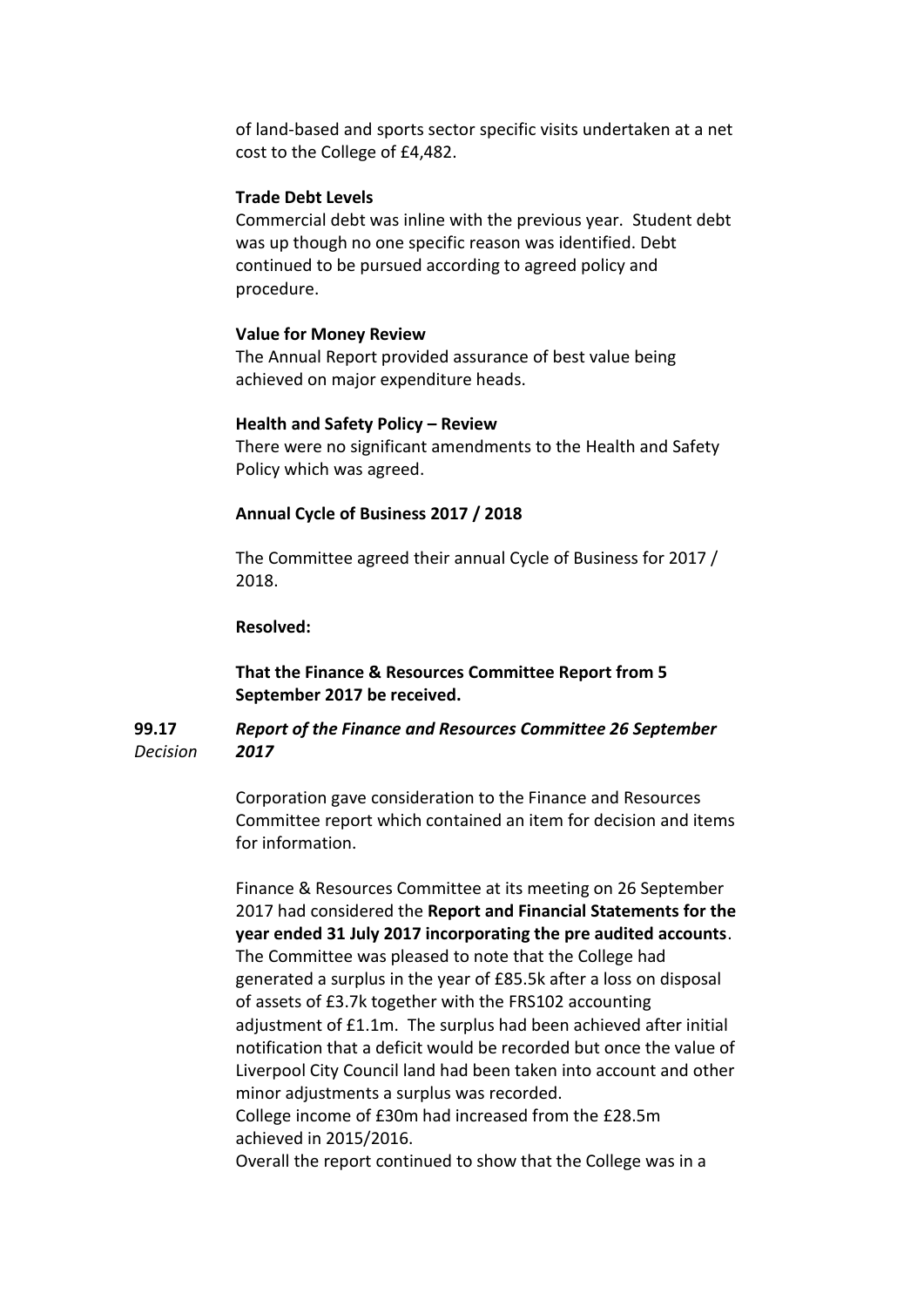sound financial position.

A copy of the Report and Financial Statements for the year ended 31 July 2017 had previously been circulated to all Governors.

Corporation endorsed the Committees recommendation to approve the draft accounts noting that in spite of the larger than anticipated FRS102 accounting treatment a surplus position was recorded. There was still some information to be included which was not expected to impact on the final figures.

In response to discussions pensions would be included on the agenda for a future Finance & Resources Committee meeting to explore options including potential upfront strategies.

### **Matters for the Information of the Corporation**

The Committee had considered:

**The Self-Assessment of Compliance with the Regularity and Propriety Requirements and the responses detailed by the College.** The document would be used by the external auditors during the audit. The Committee had endorsed the responses provided.

## **The Regularity Audit Framework**

The Regularity Audit Framework which sets out the context, responsibilities and requirements for the regularity audit required at colleges under the Joint Audit Code of Practice was received.

### **Resolved:**

- 1. **That the Report and Financial Statements for the Year ended 31 July 2017 be approved.**
- 2. **That the matters for information be received.**

#### **100.17** *Draft Governors Self-Assessment Report 2017*

*Decision*

Corporation gave consideration to the draft self assessment of Governance, the recent survey of Governors in relation to the operation of the Corporation, the results of the actual survey returns and the results of the staff survey on Governance. Corporation endorsed the Grade 2 ''Good'' and noted Governor perception of their performance and understanding was on an upward trend. The Grade was subject to change following the SAR validation process.

The findings of the Governance self-assessment will be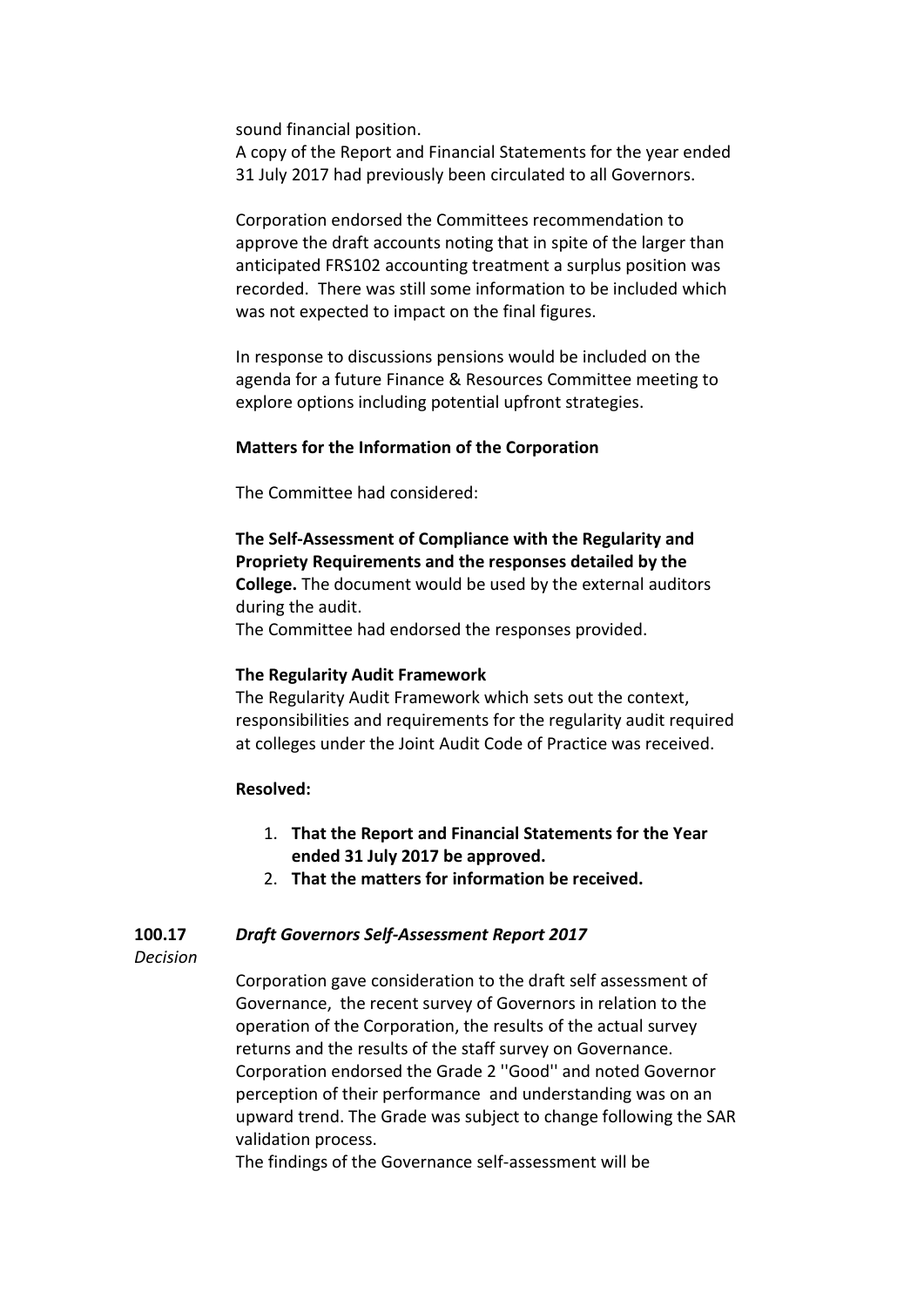incorporated into the overall College self-assessment report. There would be an information session on the whole College SAR for Governors on 28 November 2017.

## **Resolved:**

## **That the Draft Governance Self-assessment Report be received.**

#### **101.17** *Annual Report of Human Resources for 2016 / 2017*

## *Decision*

Corporation gave consideration to the Human Resources Annual Report for 2016 / 2017.

The report provided an annual summary of matters reported to the Committee throughout the year and included further information and statistics concerning Human Resources over the year.

Corporation noted a stable situation. Long term sick was defined as continuous absence for 30 days and staff were supported and managed through action plans according to College policy. It was noted the diversity of the Board was reported in the Equality Diversity, Inclusion Action Plan.

Corporation noted the strengths, targeted improvements and actions taken.

Corporation expressed satisfaction with the report.

## **Resolved:**

**That the Annual Human Resources Report 2016 / 2017 be received.**

#### **102.17** *Annual Report on Health and Safety for 2016 / 2017*

*Decision*

Corporation gave consideration to the Annual Report on Health and Safety for 2016 / 2017.

The report provided assurance that Myerscough College was discharging its duties relating to the health, safety and welfare of its employees, learners and visitors and that appropriate systems were in place to ensure compliance with the Health & Safety at Work Act and associated regulations.

Members asked questions about the type of accidents and noted the sport and leisure 'hijinks' data was not curriculum based.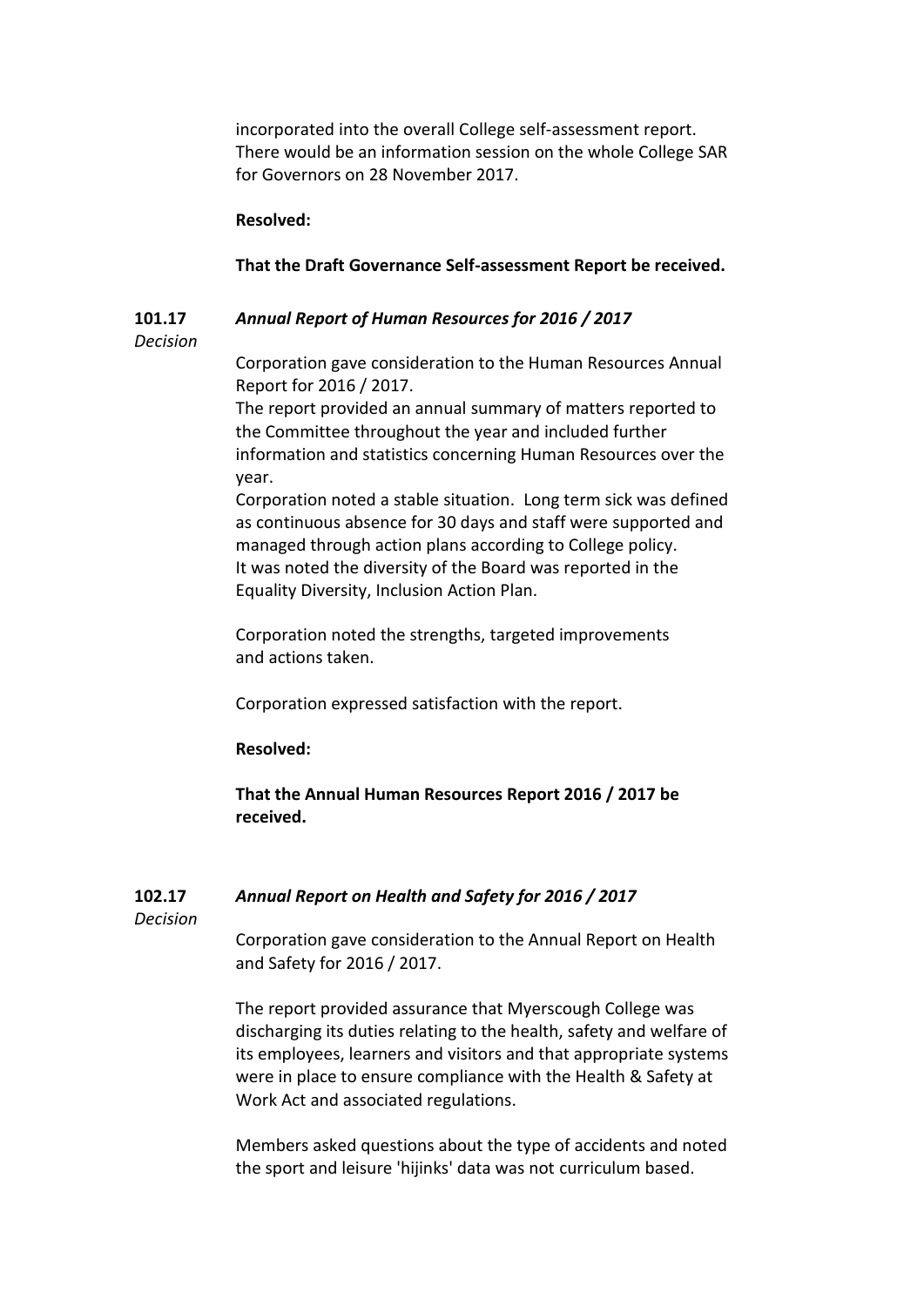Health & Safety strategies at Croxteth were taking into account some gang culture issues in the surounding area.

Corporation noted that accident rates were in line with previous years as measured against College's own data. There had been an initiative to benchmark against other land-based Colleges but differing variables assumptions and reporting, had made comparisons unreliable.

Members noted the availability of defibrillators throughout the College and its Centres.

Well-Being initiatives continued with activities and services promoted throughout all Centres of the College.

### **Resolved:**

**That the Annual Health and Safety Report 2016 2017 be received.**

#### **103.17** *Decision Annual Report on Safeguarding for 2016 / 2017 and Policy Review for 2017*

Corporation gave consideration to the Annual Report on Safeguarding Child Protection, PREVENT, and Missing from Education Annual Report and Policy and Procedure. The annual report included a summary of activity in key areas. The Policy & Procedure had been updated in the previous year to take into account new legislation which came into effect in 2016 concerning keeping children safe in education. The Policy & Procedure was also fully compliant with the Counter Terrorism and Security Act 2015.

A key strength of the College and the designated Safeguarding Steering Group is that they regularly review legislation and its recommendations in order that all stakeholders have confidence that the College exceeds its obligations in this area.

The effectiveness of safeguarding and associated procedures was endorsed through Ofsted findings and the internal audit conducted by RSM where it was found Myerscough performed above benchmarks.

The Director of Student Support & Welfare is a member of the National Prevent Education Training Foundation Group. Internally he attends the Principalship meeting on a monthly basis to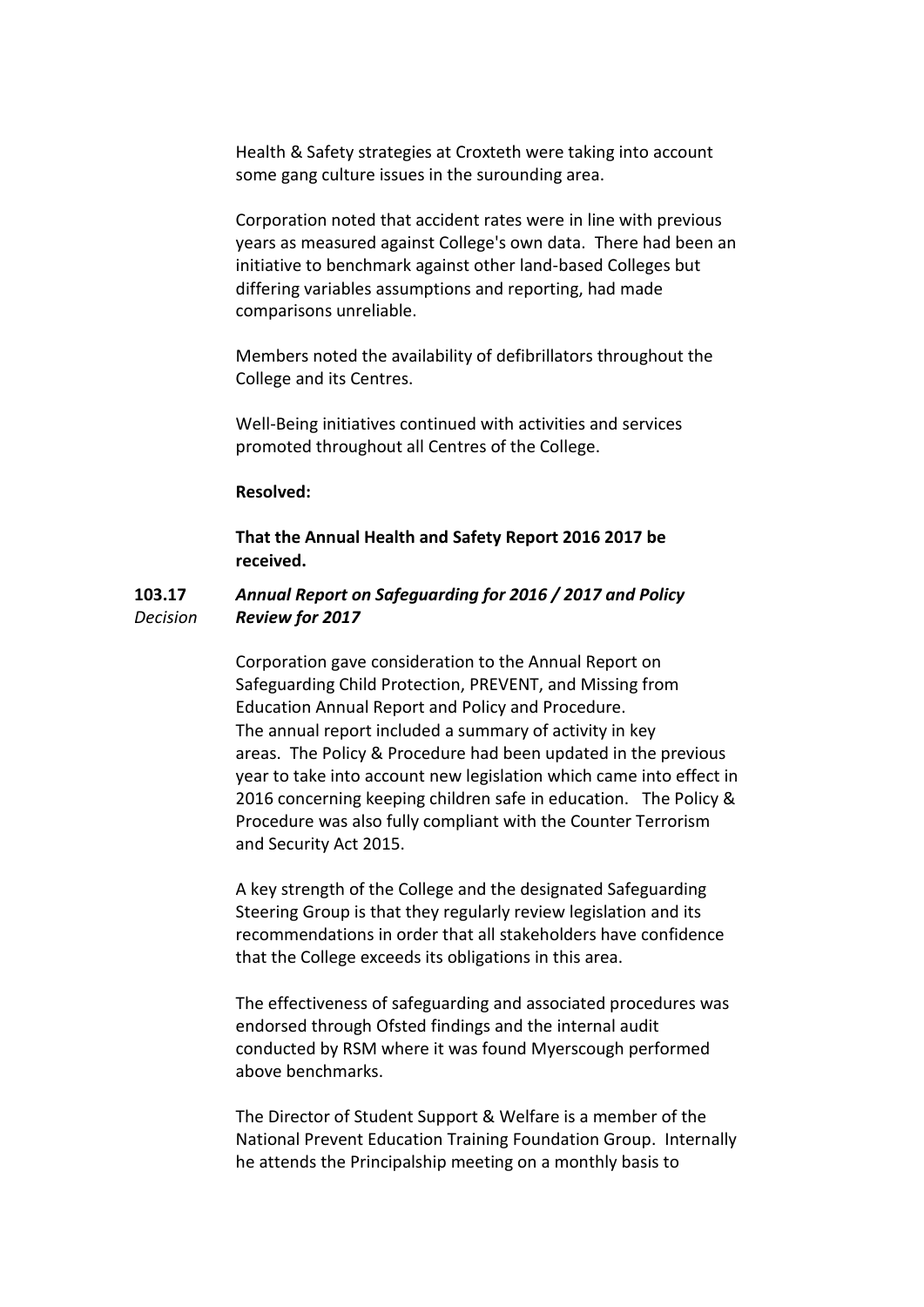present his report.

Members noted the report made reference to a diverse range of complicated and serious matters that came under the team's remit.

Management and the Board wished to acknowledge the commitment of the safeguarding Governor, Clare Platt, who had regularly met with the Director of Student Support and Welfare and reported back to the Board. They noted on Clare's retirement from the Board this role would be taken up by Jane Booker and extended to incorporate Equality, Diversity and Inclusion (EDI)

The annual report also provided details of events, training and statistical analysis.

Members noted Management expected an Ofsted inspection of the Residential Services this academic year.

### **Resolved:**

- 1. **That the Safeguarding / Child Protection, Prevent and Missing from Education Policy and Procedure be approved.**
- 2. **That the Annual Safeguarding / Child Protection, Prevent and Missing from Education Report 2016 / 2017 be received**

#### **104.17** *Annual Farm Report 2016 - 2017*

*Decision*

Corporation gave consideration to the Annual Farm Report for 2016 / 2017.

It had been a challenging year for the Farm with financial performance being significantly below target. This was due to a variety of factors which included a need to supplement winter feed stocks.

Following the retirement of the Farm Manager, James Oddie had been appointed as Director of Farming Innovations and Operations.

During the year changes had been made to the farm enterprises to allow improved performance through use of the technology and equipment acquired through the FFIT Centre project. The